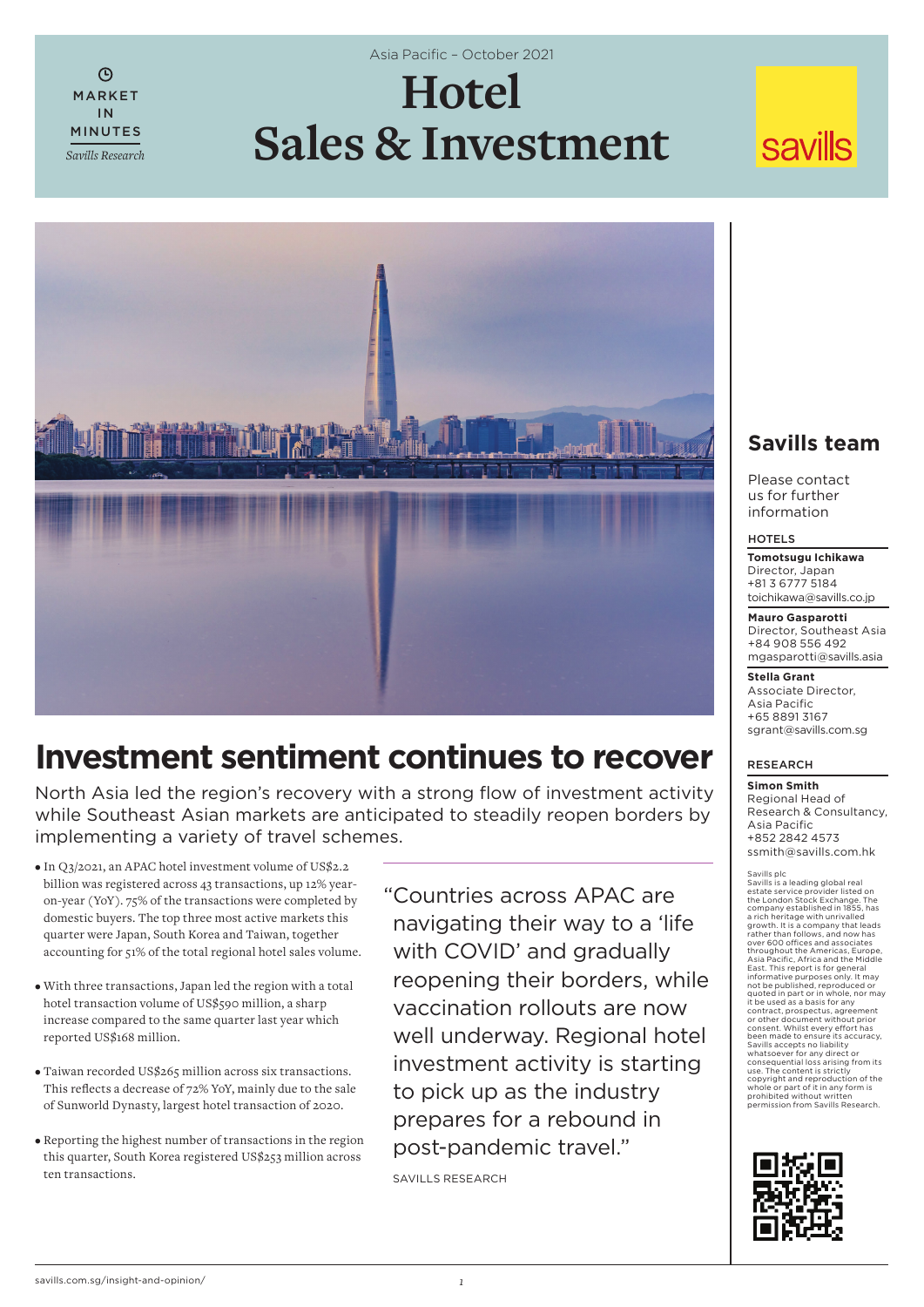

#### **GRAPH 1: APAC Investment Sales Transaction Volumes, Q1/2013 to Q3/2021**









#### **NORTH ASIA**

Japan led this quarter's activity in terms of hotel transaction volume, accounting for 27% of the regional total. Across three public transactions, Japan registered US\$590 million, a significant YoY increase compared to the same period last year at US\$168 million, mainly contributed by the closing of the Torch Tower Tokyo transaction. Mitsubishi Estate and Tokyo Century Corporation acquired the Torch Tower hotel and a 2,000-seat convention hall for JPY56 billion (approximately US\$508 million). Scheduled to be completed by 2027, the property is located in a new and emerging district in front of Tokyo Nihonbashi Station. The luxury hotel is planned to have 100 rooms overlooking the Tokyo Skyline from the 57th to 61st floors.

The Japan hotel market continues to report positive news relating to new development and investment. The Integrated Resort on Yumeshima Island, located alongside Osaka Port and site of the 2025 World Expo, is currently being developed by the US-based MGM Resorts International and the local ORIX Corporation. The project's initial investment is estimated to be JPY1.08 trillion (approximately US\$9.5 billion). In addition, the Singapore-based SC Capital Partners has announced a new JPY60 billion (approximately US\$525 million) fund that aims to acquire hard-hit Japanese hotels. The group believes that Japan's tourism industry will recover quickly once travel is allowed to resume.

During this quarter, South Korea registered US\$253 million across ten transactions, an increase of 95% YoY. All ten transactions were completed by local buyers, with 90% of the transacted hotels located in Seoul. The most notable transactions were completed by Seoul-based IGIS Asset Management, the country's largest real estate investment firm. The local asset manager acquired two hotel properties in Seoul including the 288-key Tmark Hotel Myeongdong for KRW95 billion (approximately US\$82 million, US\$284,000 per key) and the 247-key Ramada Encore Dongdaemun Hotel KRW57 billion (approximately US\$50 million, US\$202,000 per key). The Dongdaemun property is planned to be converted into a residential/ apartment asset for KRW139 million per buildable unit. More recently, IGIS have been reported to have signed a memorandum of understanding to buy the 680-key Millennium Hilton Seoul from Singaporelisted City Developments Limited (CDL) for approximately 1 trillion won (approximately \$849 million, US\$1.3 million per key), with the transaction likely to fall into Q4 activity.

#### **GREATER CHINA**

China is among the top performing markets across APAC in terms of both hotel performance and transaction volume.